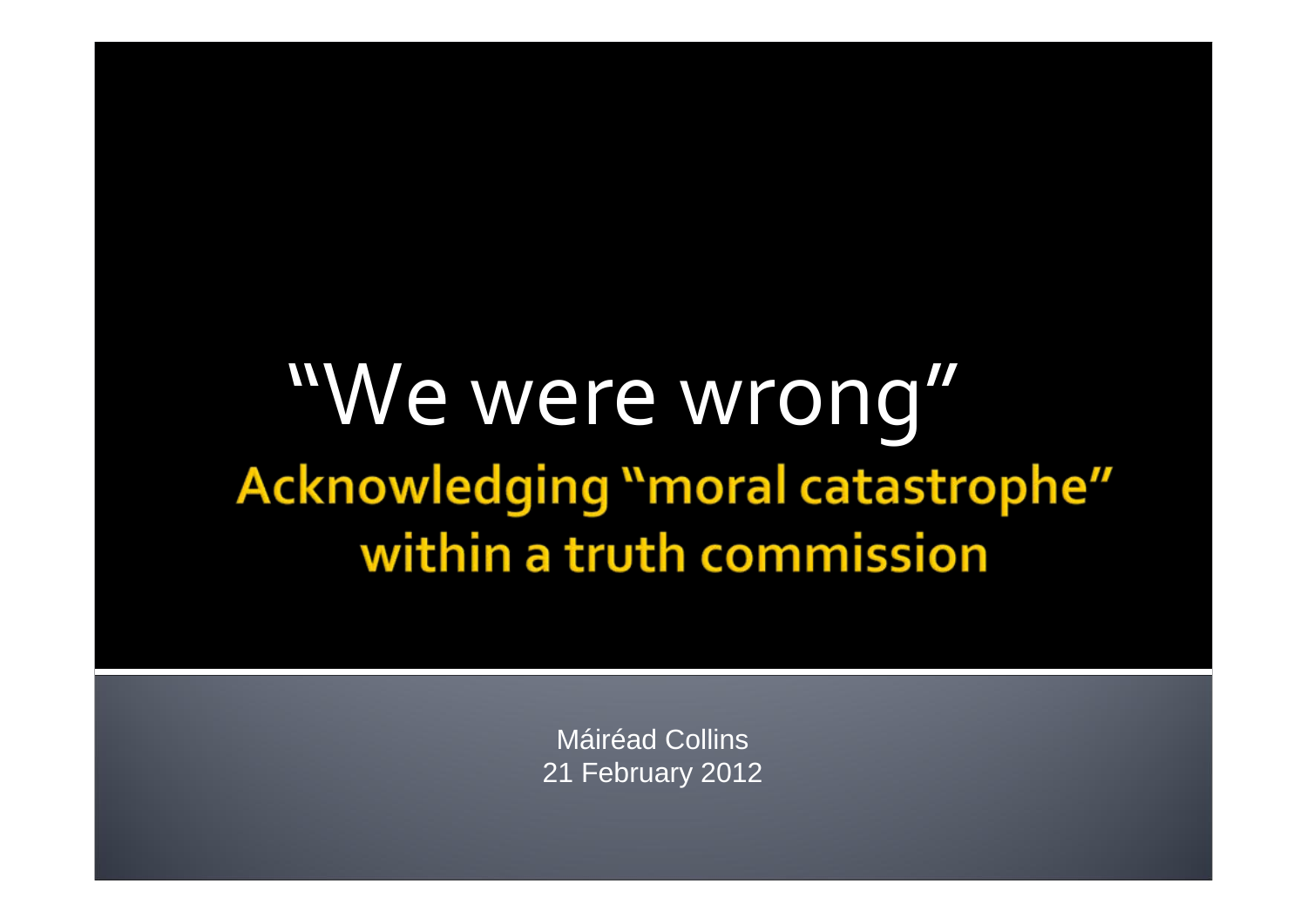## 'What did we do wrong?'

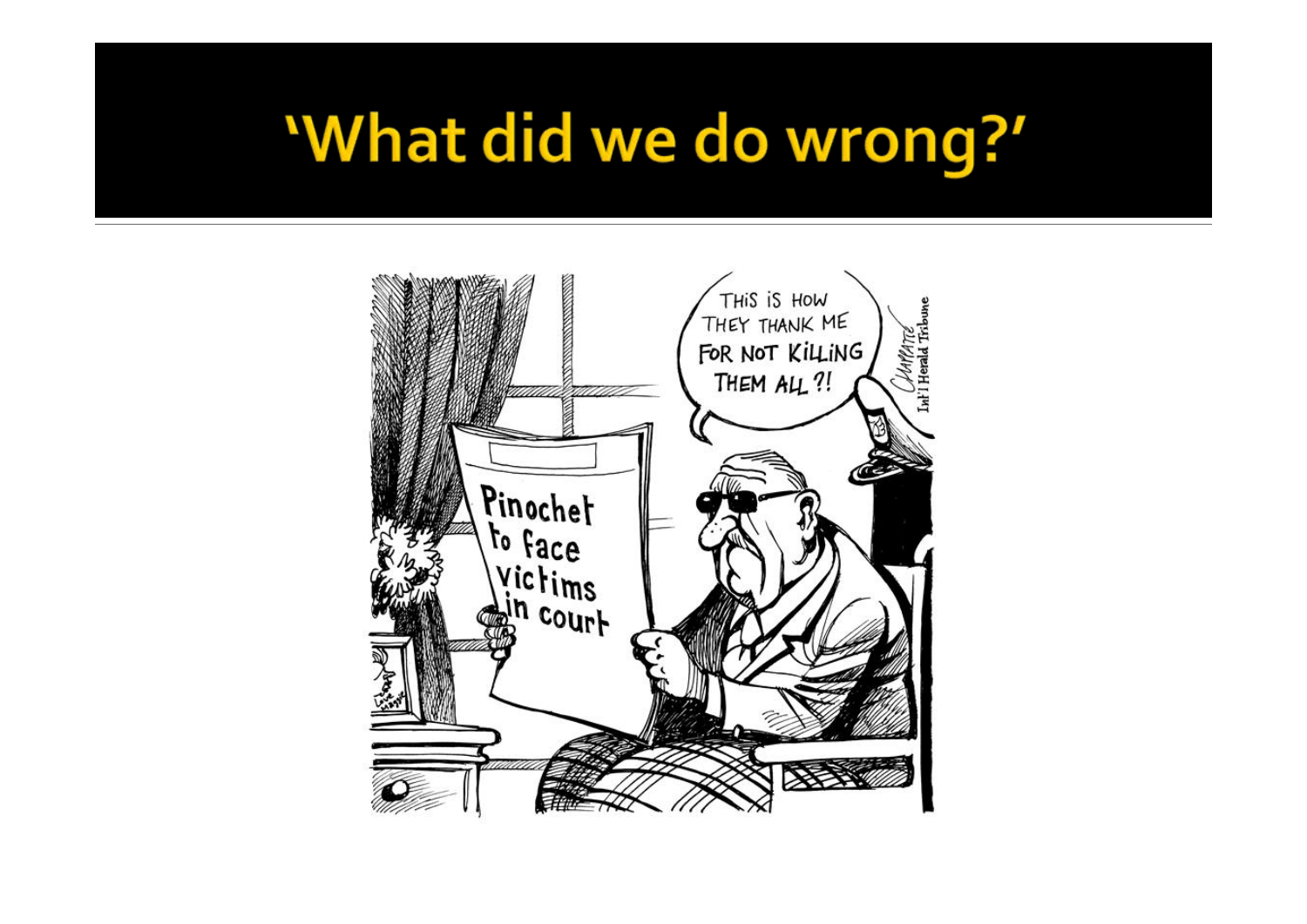## **Who is morally responsible?**

- **1.** Level of connection between agen<sup>t</sup> and act
- T. 2. Gravity of outcome
- **3. Intention**
- 4. Knowledge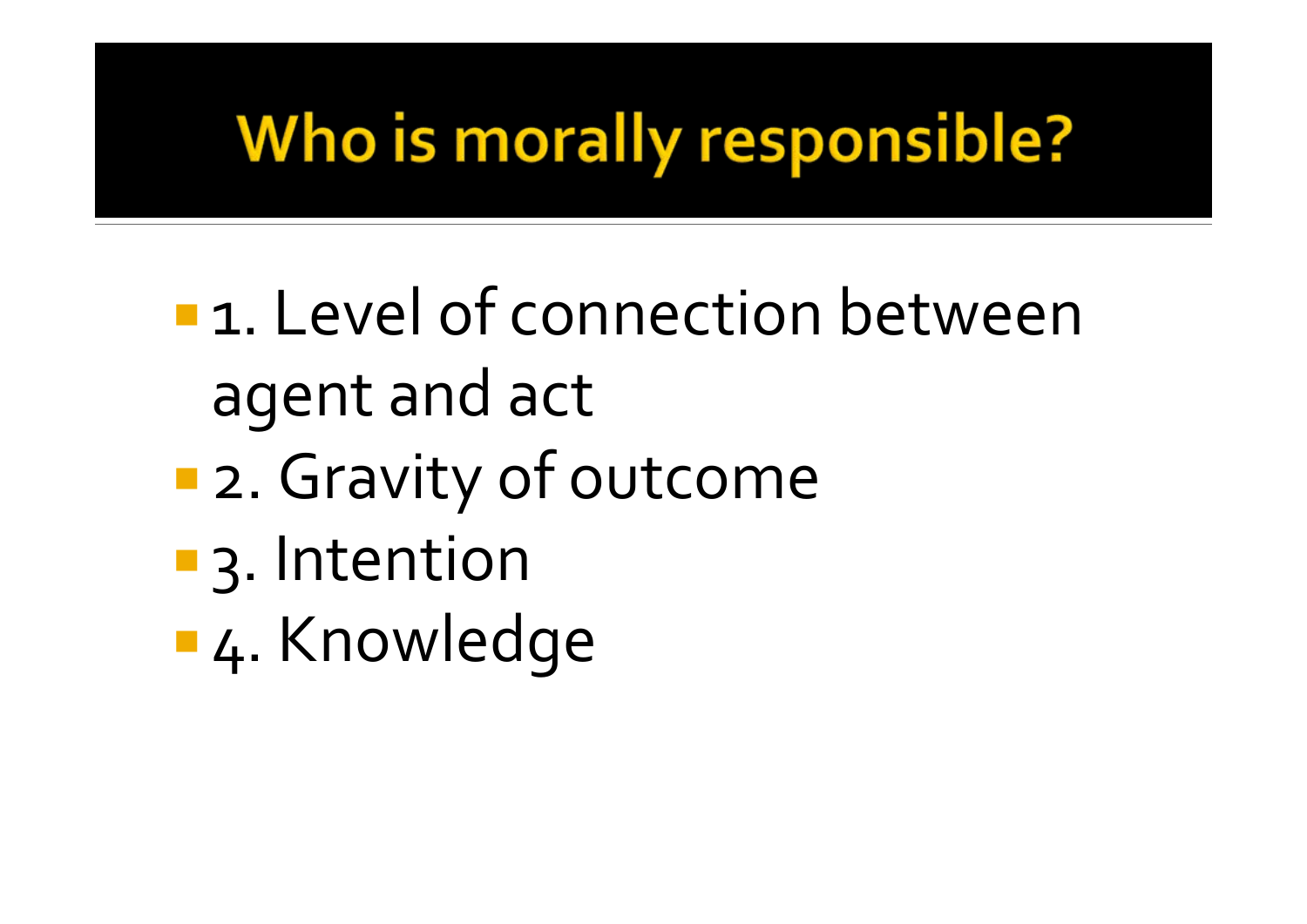#### The Moral Impact of Violent Conflict

## **The "erosion of moral identity"** (Glover, 2001)

## Routinisation anddehumanisation (Kelman, 1973) "Moral repair" – Walker (2006)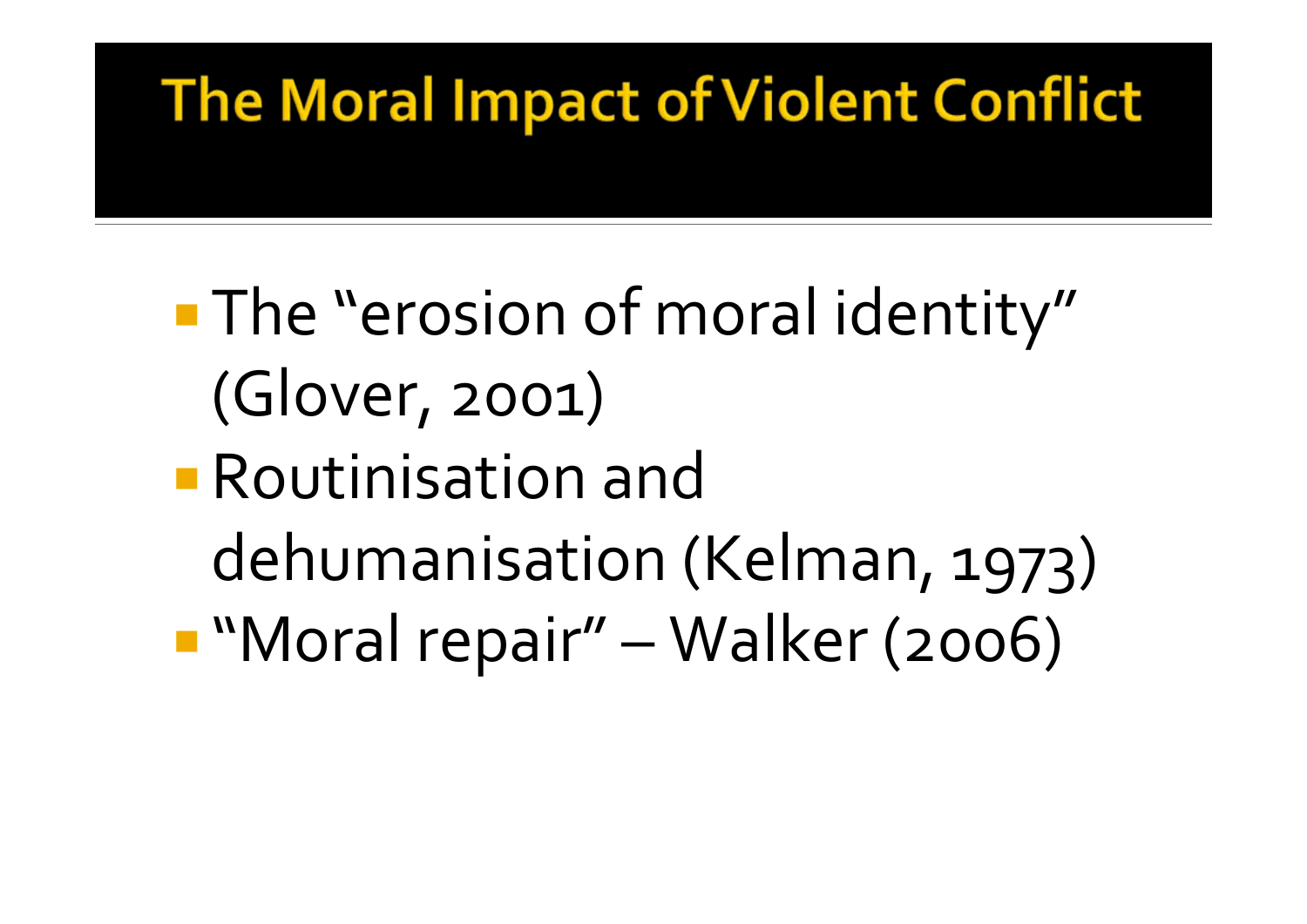# **Deontological Position**

- **Immanuel Kant, John Rawls**
- *Deon* duty. <sup>A</sup> duty to one another, ann obligation.
- *"*"A means of working out what ought to exist" (Pettit, 1980).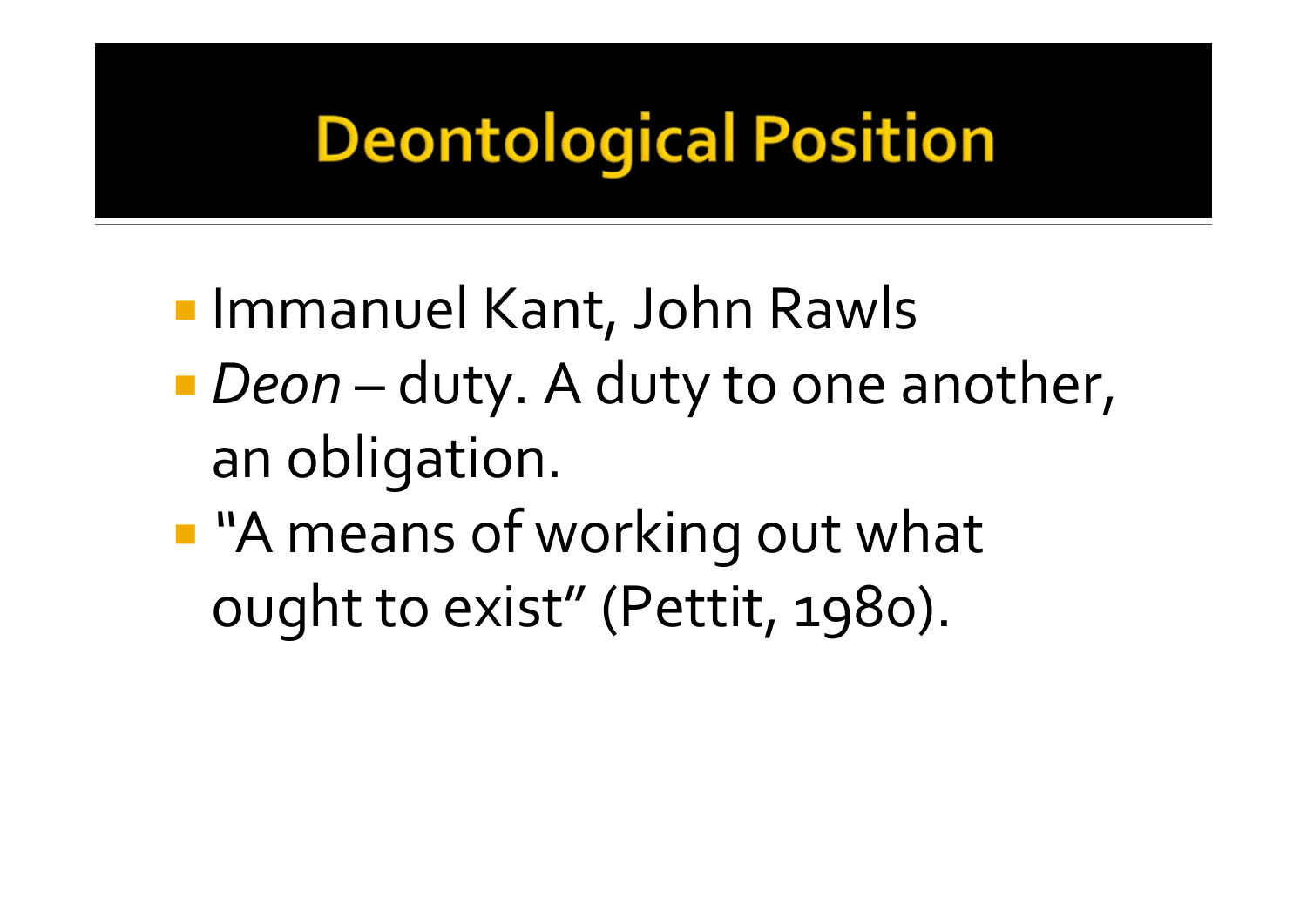### A truth commission as a vehicle for moral rebalance

- Reinstating the victim/survivor as someone worthy of moral recognition
- **Telling one's story "an essential component** of justice" (Phelps, 2003).
- " "Moral debt" and making "moral amends" -Govier and Verwoerd (2002).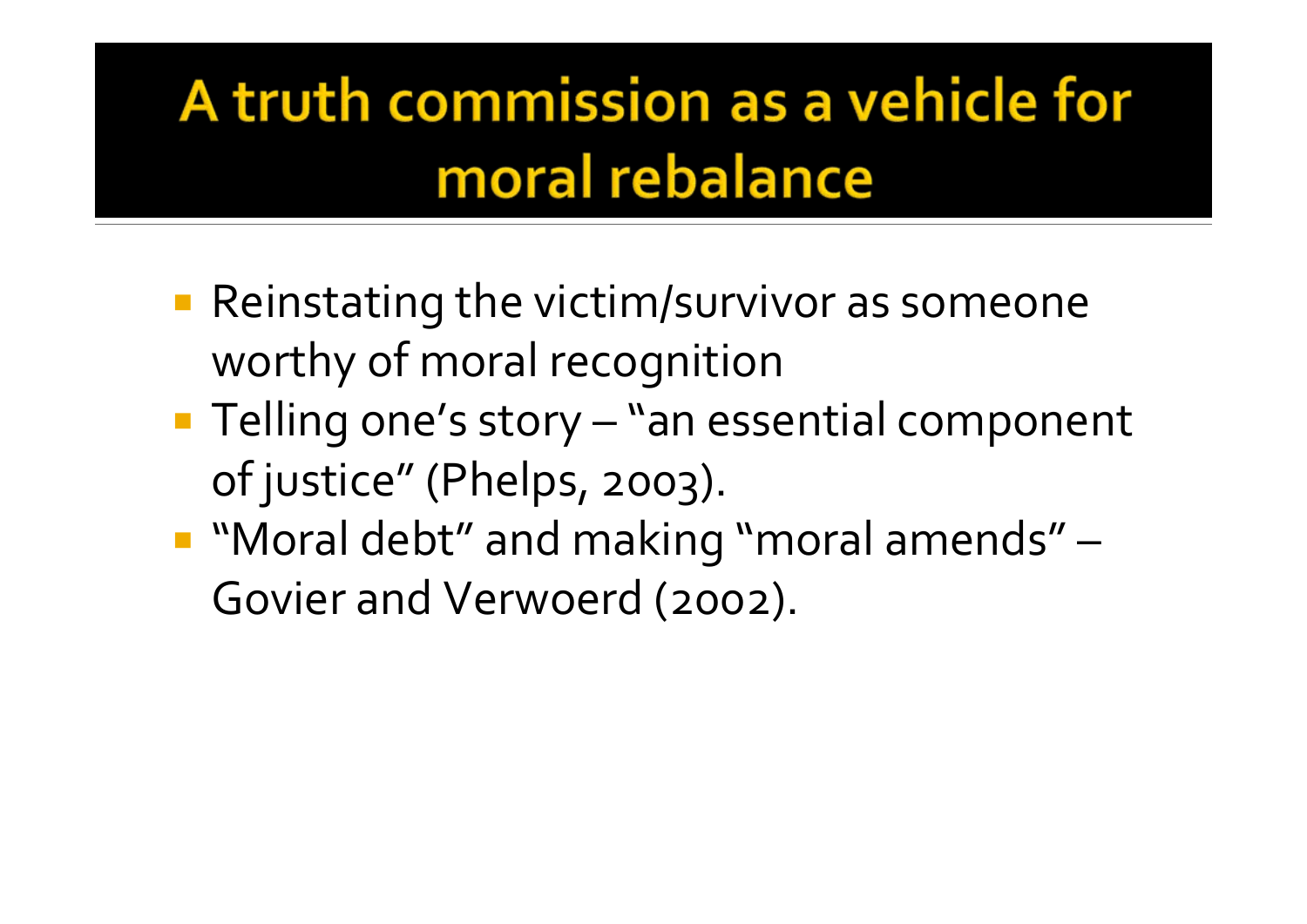## **Truth Commissions...**

- **Creating an 'ethical space' where** the victim becomes "someone to whom an explanation is owed" (Christodoulidis, 2000) A 'new moral foundation' Dimitrijevic
- Narrowing "the range of permissible lies" (Ignatieff, 2002)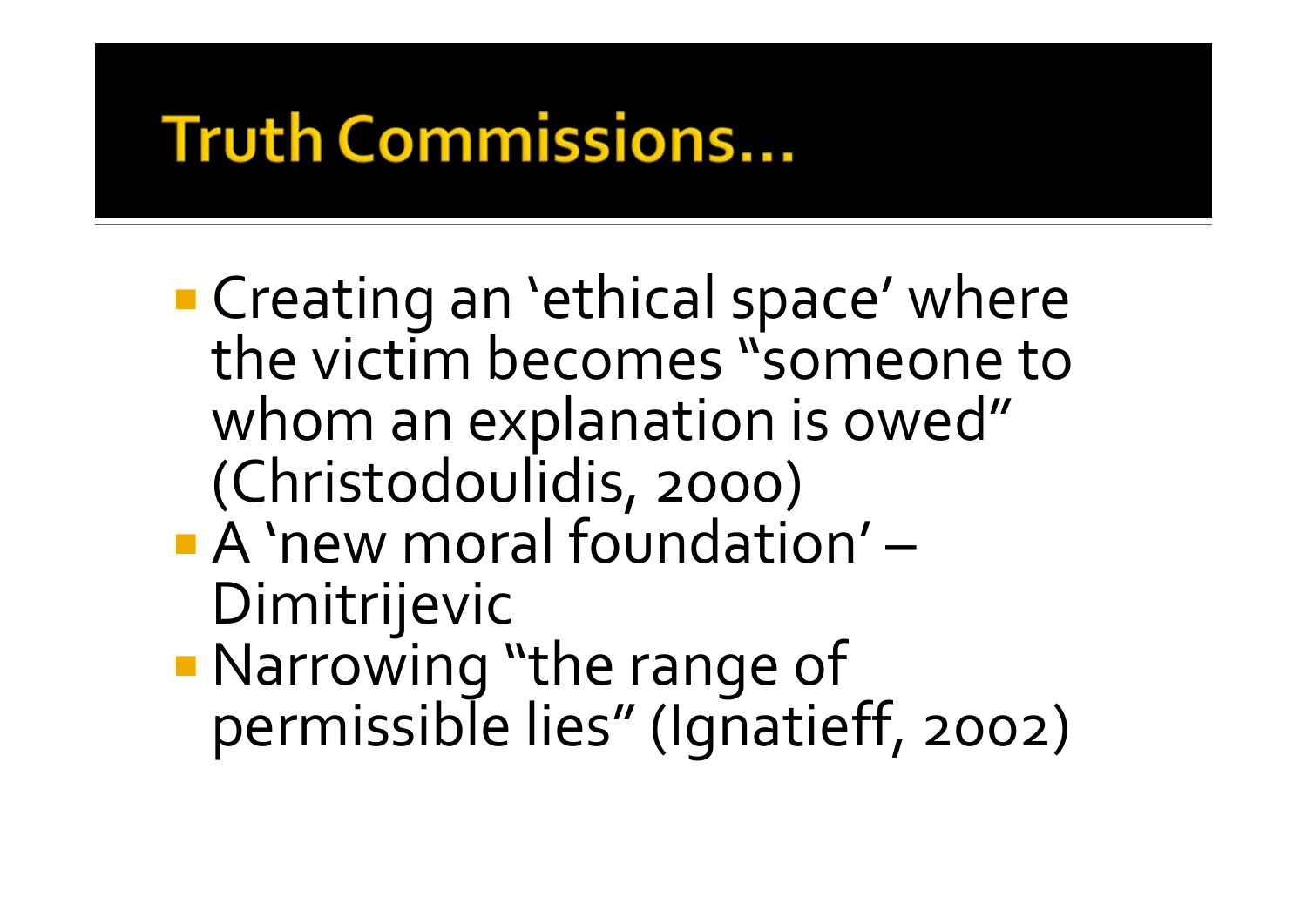### Acknowledgement - what does it look like?

- **Narrative, disavowal, and commitment** (MacLachlan, 2010).
- **Shared recognition of wrongdoing,** recognition of responsibility, commitment not to repea<sup>t</sup> the act (Gill, 2000)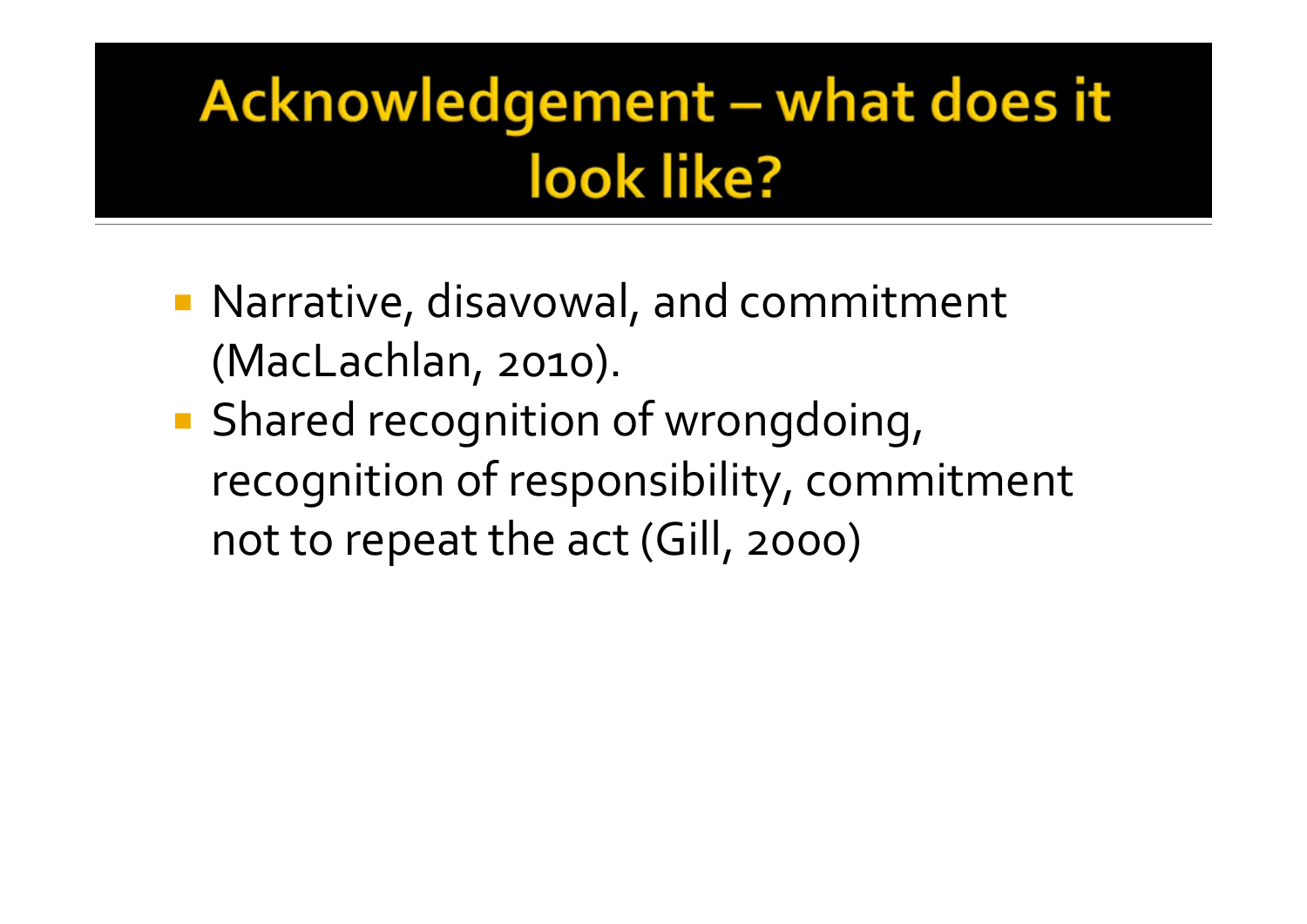## Acknowledgement

- **I** Identify the moral principles underlying the harm done (who was hurt and how)
- **Endorse the moral principles underlying** each harm
- **Recognise the victim as a moral** interlocutor

(Smith, 2008)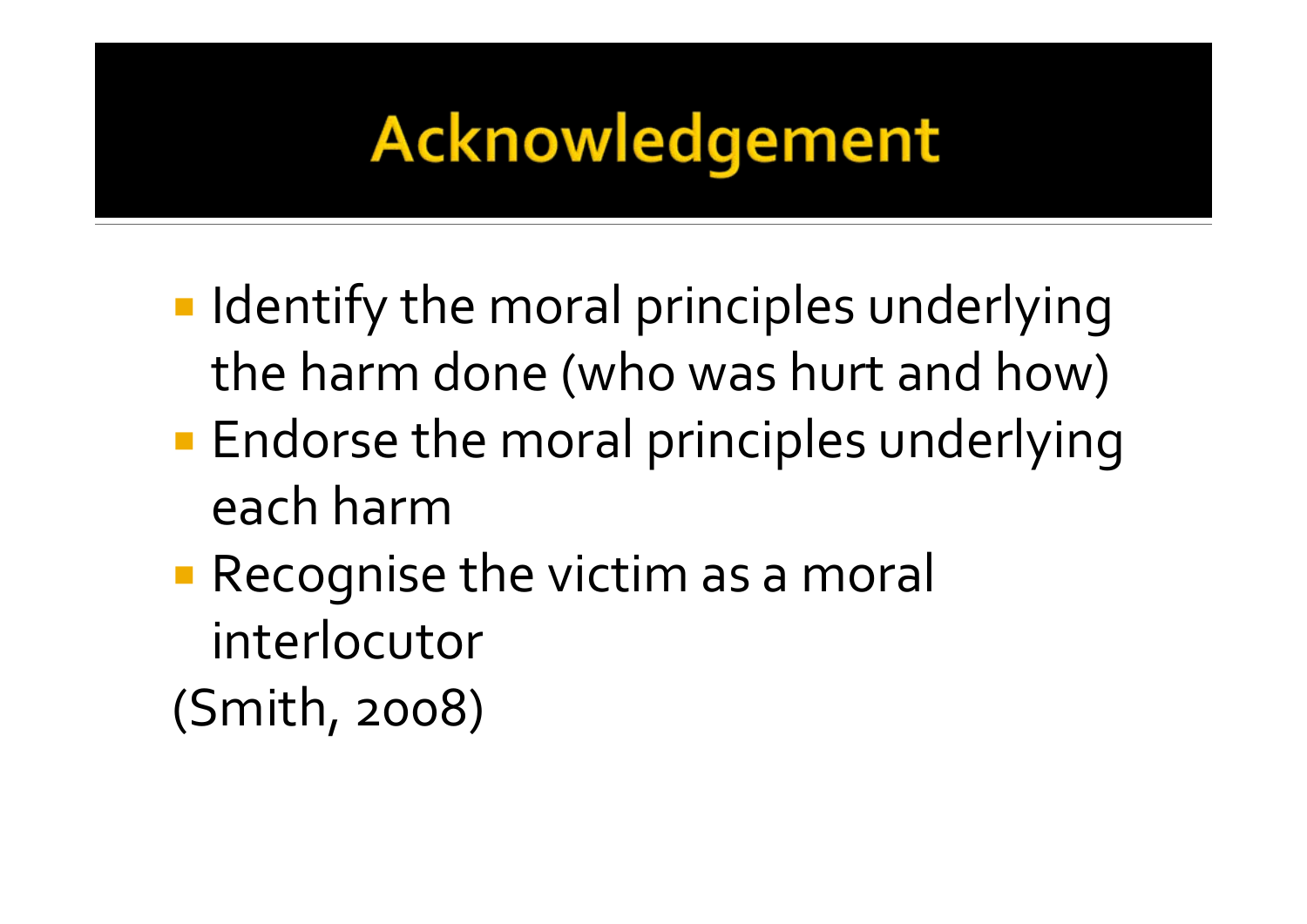## **Collective Acknowledgement**

- **E** Cohesion within the acknowledging group
- **What is said is important** – $-$  justification cannot be par<sup>t</sup> of it
- Naming the victims/the wronged and what was done to them – no <sup>t</sup> forgetting the individual responsibility involved.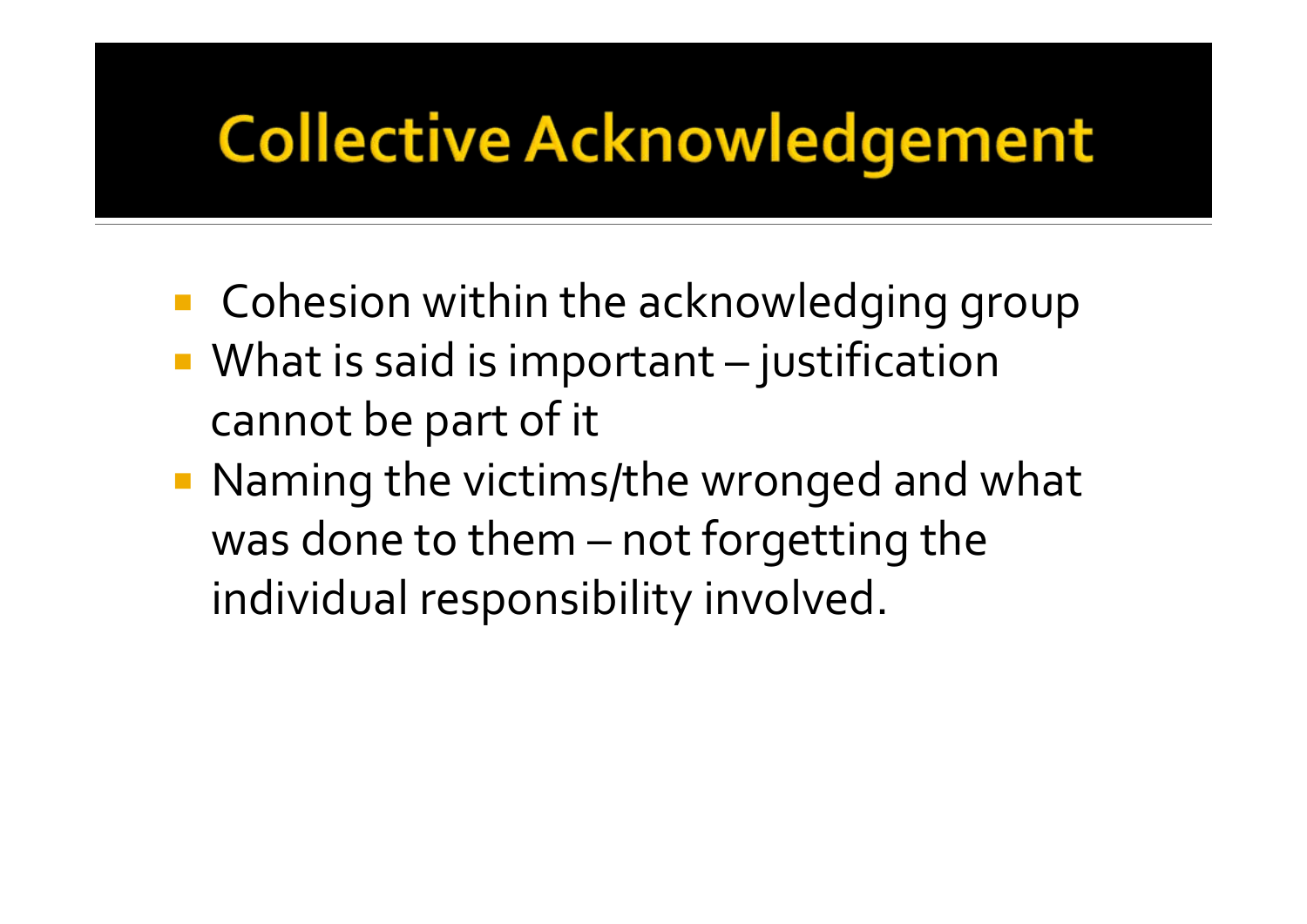**David Cameron's Bloody Sunday** Apology - a moral acknowledgment?

#### Yes

-Clear statement that wrongs were committed

-The victims friends and family recognised as moral interlocutors

-Cohesive response from British govt.

-Clear recognition of the individual responsibility at play.